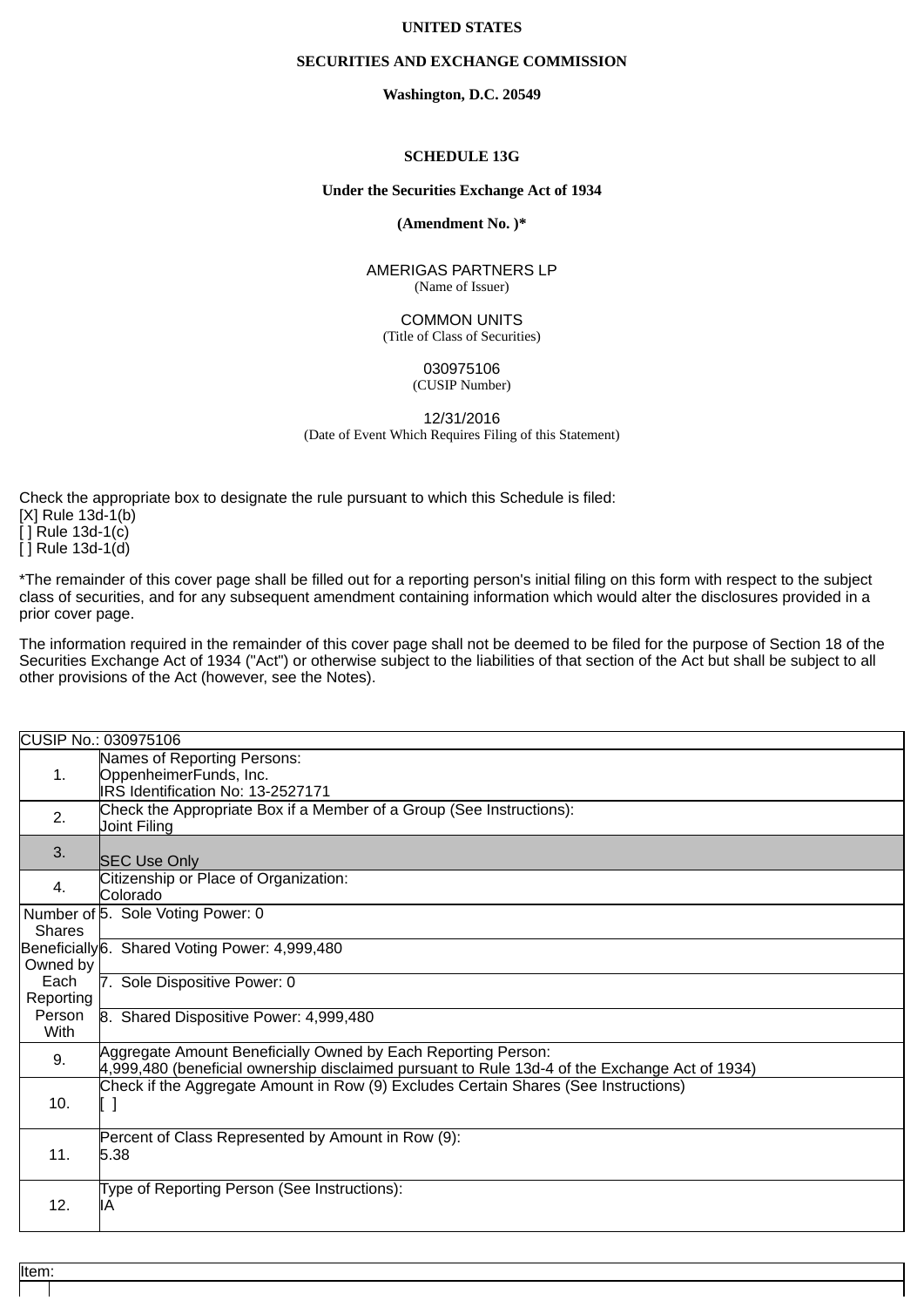|                | $1(a)$ Name of Issuer:<br>AMERIGAS PARTNERS LP                                                                                                                                                                                                                                                                                                                                                                                                                                         |  |
|----------------|----------------------------------------------------------------------------------------------------------------------------------------------------------------------------------------------------------------------------------------------------------------------------------------------------------------------------------------------------------------------------------------------------------------------------------------------------------------------------------------|--|
|                | Address of Issuer's Principal Executive Offices:<br>460 N GULPH RD<br>1(b)BOX 965                                                                                                                                                                                                                                                                                                                                                                                                      |  |
|                | VALLEY FORGE PA 19406                                                                                                                                                                                                                                                                                                                                                                                                                                                                  |  |
|                | Name of Person Filing:<br>2(a) Oppenheimer Funds, Inc.                                                                                                                                                                                                                                                                                                                                                                                                                                 |  |
| 2(b)           | Address of Principal Business Office or, if none, Residence:<br>225 Liberty Street<br>New York, NY 10281                                                                                                                                                                                                                                                                                                                                                                               |  |
|                | Citizenship:<br>2(c)Colorado                                                                                                                                                                                                                                                                                                                                                                                                                                                           |  |
|                | Title of Class of Securities:<br>2(d)COMMON UNITS                                                                                                                                                                                                                                                                                                                                                                                                                                      |  |
|                | <b>CUSIP Number:</b><br>2(e)030975106                                                                                                                                                                                                                                                                                                                                                                                                                                                  |  |
|                | If this statement is filed pursuant to $\S240.13d-1(b)$ or 240.13d-2(b) or (c), check whether the person filing is a:<br>$[X]$ An investment adviser in accordance with §240.13d-1(b)(1)(ii)(E)                                                                                                                                                                                                                                                                                        |  |
|                | Amount beneficially owned:<br>$\left 4(a)\right $ 4,999,480<br>$\left 4(a)\right $ (beneficial ownership disclaimed pursuant to Rule 13d-4 of the Exchange Act of 1934)                                                                                                                                                                                                                                                                                                                |  |
|                | Percent of class:<br>$4(b)$ 5.38                                                                                                                                                                                                                                                                                                                                                                                                                                                       |  |
|                | $\vert A(c) \vert$ Number of shares as to which the person has:                                                                                                                                                                                                                                                                                                                                                                                                                        |  |
|                | (i) Sole power to vote or to direct the vote:                                                                                                                                                                                                                                                                                                                                                                                                                                          |  |
|                | (ii) Shared power to vote or to direct the vote:<br>4,999,480                                                                                                                                                                                                                                                                                                                                                                                                                          |  |
|                | Sole power to dispose or to direct the disposition of:<br>(iii)                                                                                                                                                                                                                                                                                                                                                                                                                        |  |
| (iv)           | Shared power to dispose or to direct the disposition of:<br>4,999,480                                                                                                                                                                                                                                                                                                                                                                                                                  |  |
| 5              | Ownership of Five Percent or Less of a Class: []                                                                                                                                                                                                                                                                                                                                                                                                                                       |  |
| 6              | Ownership of More than Five Percent on Behalf of Another Person.:<br>N/A                                                                                                                                                                                                                                                                                                                                                                                                               |  |
| $\overline{7}$ | dentification and Classification of the Subsidiary Which Acquired the Security Being Reported on By the Parent Holding<br>Company:<br>N/A                                                                                                                                                                                                                                                                                                                                              |  |
| 8              | Identification and Classification of Members of the Group:<br>N/A                                                                                                                                                                                                                                                                                                                                                                                                                      |  |
| 9              | Notice of Dissolution of Group:<br>N/A                                                                                                                                                                                                                                                                                                                                                                                                                                                 |  |
| 10             | Certification:<br>By signing below I certify that, to the best of my knowledge and belief, the securities referred to above were acquired and are<br>held in the ordinary course of business and were not acquired and are not held for the purpose of or with the effect of<br>changing or influencing the control of the issuer of the securities and were not acquired and are not held in connection with or<br>as a participant in any transaction having that purpose or effect. |  |

# **SIGNATURE**

After reasonable inquiry and to the best of my knowledge and belief, I certify that the information set forth in this statement is true, complete and correct.